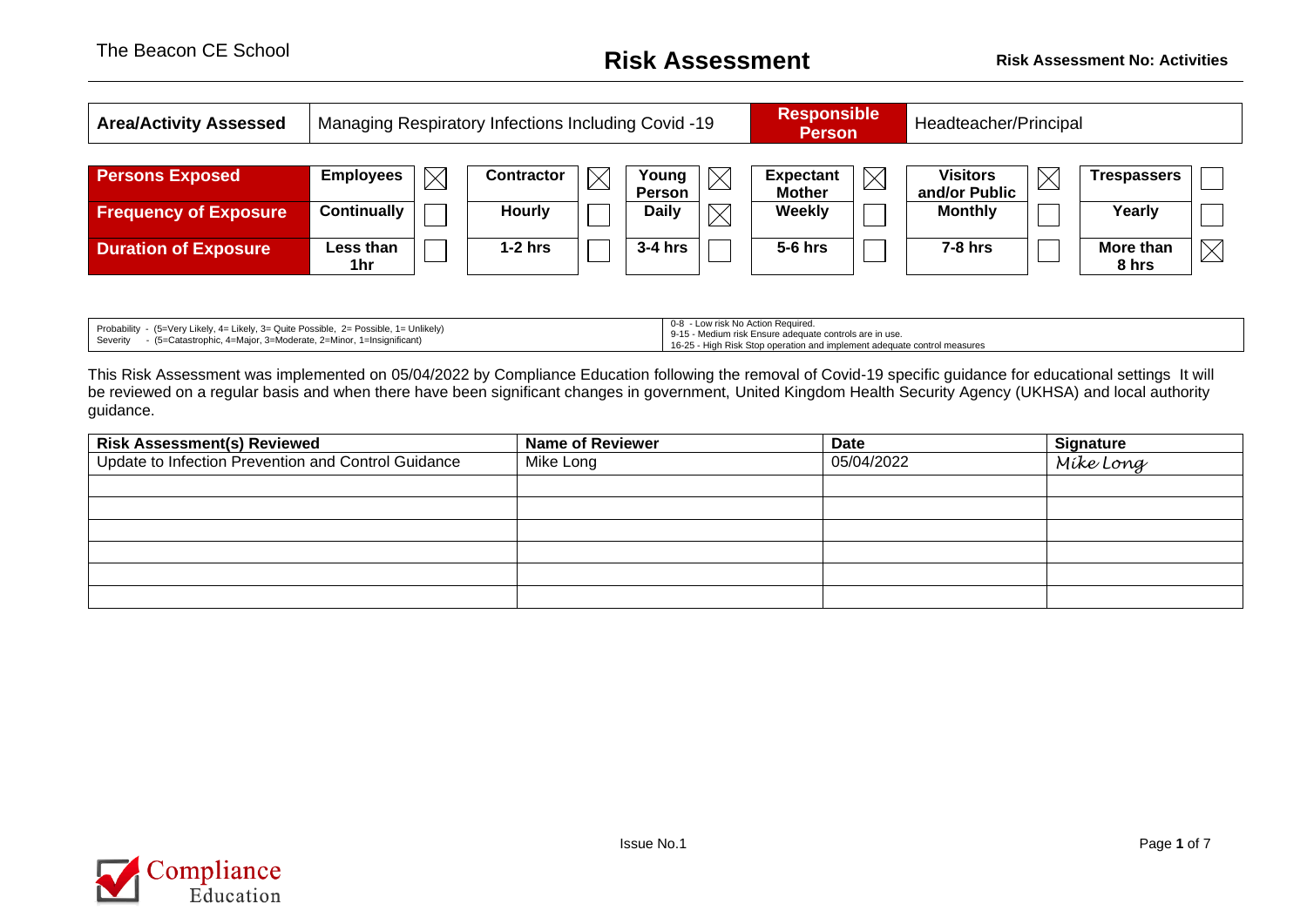|           |                                                                            | <b>Initial</b>                                       |   |    |                                                                                                                                                                                                                                                                                                                                                                                                                                                                                                                                                                                                                                                                                                                                                                                                                                                                                                                                                                                                                                                                                                                                                                                                                                                                                                                                                                                                                                                                                                                                                                                                                                           | <b>Residual</b> |                    |             | <b>Additional</b> |
|-----------|----------------------------------------------------------------------------|------------------------------------------------------|---|----|-------------------------------------------------------------------------------------------------------------------------------------------------------------------------------------------------------------------------------------------------------------------------------------------------------------------------------------------------------------------------------------------------------------------------------------------------------------------------------------------------------------------------------------------------------------------------------------------------------------------------------------------------------------------------------------------------------------------------------------------------------------------------------------------------------------------------------------------------------------------------------------------------------------------------------------------------------------------------------------------------------------------------------------------------------------------------------------------------------------------------------------------------------------------------------------------------------------------------------------------------------------------------------------------------------------------------------------------------------------------------------------------------------------------------------------------------------------------------------------------------------------------------------------------------------------------------------------------------------------------------------------------|-----------------|--------------------|-------------|-------------------|
| <b>No</b> | <b>Hazard</b>                                                              | <b>Risk</b><br><b>Probability</b><br><b>Severity</b> |   |    | <b>Existing Control Measures</b>                                                                                                                                                                                                                                                                                                                                                                                                                                                                                                                                                                                                                                                                                                                                                                                                                                                                                                                                                                                                                                                                                                                                                                                                                                                                                                                                                                                                                                                                                                                                                                                                          | <b>Severity</b> | <b>Probability</b> | <b>Risk</b> | <b>Controls</b>   |
|           | Management and<br>Preventative<br>Measures of<br>Respiratory<br>Infections | 4                                                    | 4 | 16 | <b>Hand Hygiene:</b><br>We recognise that hand washing is one of the most important<br>$\bullet$<br>ways of controlling the spread of infections, especially those<br>that cause respiratory infections<br>Staff and students/pupils have access to liquid soap, warm<br>water and hand drying facilities<br>All staff and students/pupils will be advised to wash their<br>hands after using the toilet, before eating or handling food,<br>after playtime and after touching animals.<br>Alcohol hand gel can be used if appropriate hand washing<br>facilities are not available but will not replace washing hands<br><b>Respiratory and Cough Hygiene:</b><br>Spitting is discouraged.<br>School actively promotes the "Catch it, Bin It, Kill It"<br>campaign<br>catch-bin-kill.pdf (infectionpreventioncontrol.co.uk)<br>Staff and students/pupils with mild symptoms such as a<br>runny nose, sore throat, or mild cough, who are otherwise<br>well, will be advised they can continue to attend school as<br>normal.<br>Symptoms of COVID-19, flu and common respiratory<br>infections include:<br>continuous cough<br>➤<br>high temperature, fever or chills<br>loss of, or change in, your normal sense of taste or smell<br>shortness of breath<br>unexplained tiredness, lack of energy<br>muscle aches or pains that are not due to exercise<br>not wanting to eat or not feeling hungry<br>➤<br>headache that is unusual or longer lasting than usual<br>➤<br>sore throat, stuffy or runny nose<br>diarrhoea, feeling sick or being sick<br>Health protection in education and childcare settings -<br>GOV.UK (www.gov.uk) | 4               | 2                  | 8           |                   |

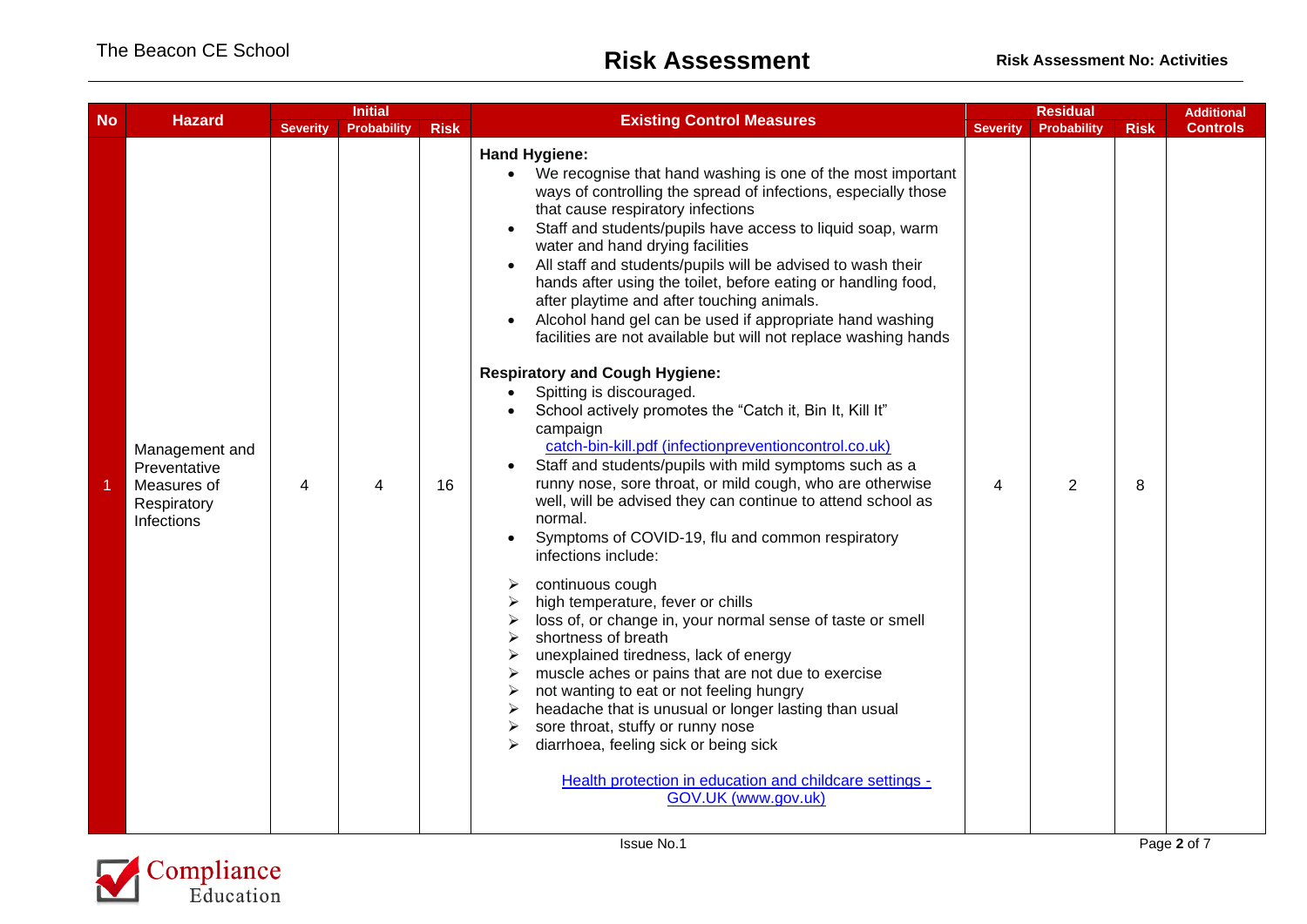|           |               | <b>Initial</b>  |                            |  |                                                                                                                                                                                                                                                                                                                                                                                                                                                                                                                                                                                                                                                                                                                              |                 | <b>Residual</b> |             | <b>Additional</b> |  |
|-----------|---------------|-----------------|----------------------------|--|------------------------------------------------------------------------------------------------------------------------------------------------------------------------------------------------------------------------------------------------------------------------------------------------------------------------------------------------------------------------------------------------------------------------------------------------------------------------------------------------------------------------------------------------------------------------------------------------------------------------------------------------------------------------------------------------------------------------------|-----------------|-----------------|-------------|-------------------|--|
| <b>No</b> | <b>Hazard</b> | <b>Severity</b> | <b>Risk</b><br>Probability |  | <b>Existing Control Measures</b>                                                                                                                                                                                                                                                                                                                                                                                                                                                                                                                                                                                                                                                                                             | <b>Severity</b> | Probability     | <b>Risk</b> | <b>Controls</b>   |  |
|           |               |                 |                            |  | Children and young people who are unwell and have a high<br>temperature will be advised to stay at home and where<br>possible and avoid contact with other people. They can<br>return when they no longer have a high temperature and they<br>feel well enough.<br>School reserves the right to refuse entry to any person who<br>appears unwell with any of the common symptoms.<br>PPE (disposable gloves, plastic aprons etc) is available when<br>there is a risk of splashing or contamination with blood or<br>bodily fluids during an activity.<br>Regular assemblies and briefings will be given to<br>students/pupils regarding infection prevention and control                                                    |                 |                 |             |                   |  |
|           |               |                 |                            |  | e-Bug   England Home<br><b>Ventilation</b><br>Adequate ventilation is provided whilst students/pupils and<br>staff are on site.<br>Windows may be partially opened in conjunction with heating<br>systems to maintain a comfortable balance.<br>We recognise the requirement to balance the need for<br>increased ventilation while maintaining a comfortable<br>temperature.                                                                                                                                                                                                                                                                                                                                                |                 |                 |             |                   |  |
|           |               |                 |                            |  | Cleaning<br>School has daily cleaning regimes and utilises cleaning<br>$\bullet$<br>products that are sufficient to remove the majority of germs<br>that can cause disease.<br>School utilises a colour coding cleaning system in different<br>areas with separate equipment for kitchen, toilet, classroom<br>and office areas (for example, red for toilets and washrooms;<br>yellow for hand wash basins and sinks; blue for general<br>areas and green for kitchens) to prevent risk of cross<br>contamination.<br>A nominated member of staff is responsible for monitoring<br>cleaning standards.<br>All cleaning solutions are stored in accordance with Control<br>of Substances of Hazardous to Health (COSHH), and |                 |                 |             |                   |  |

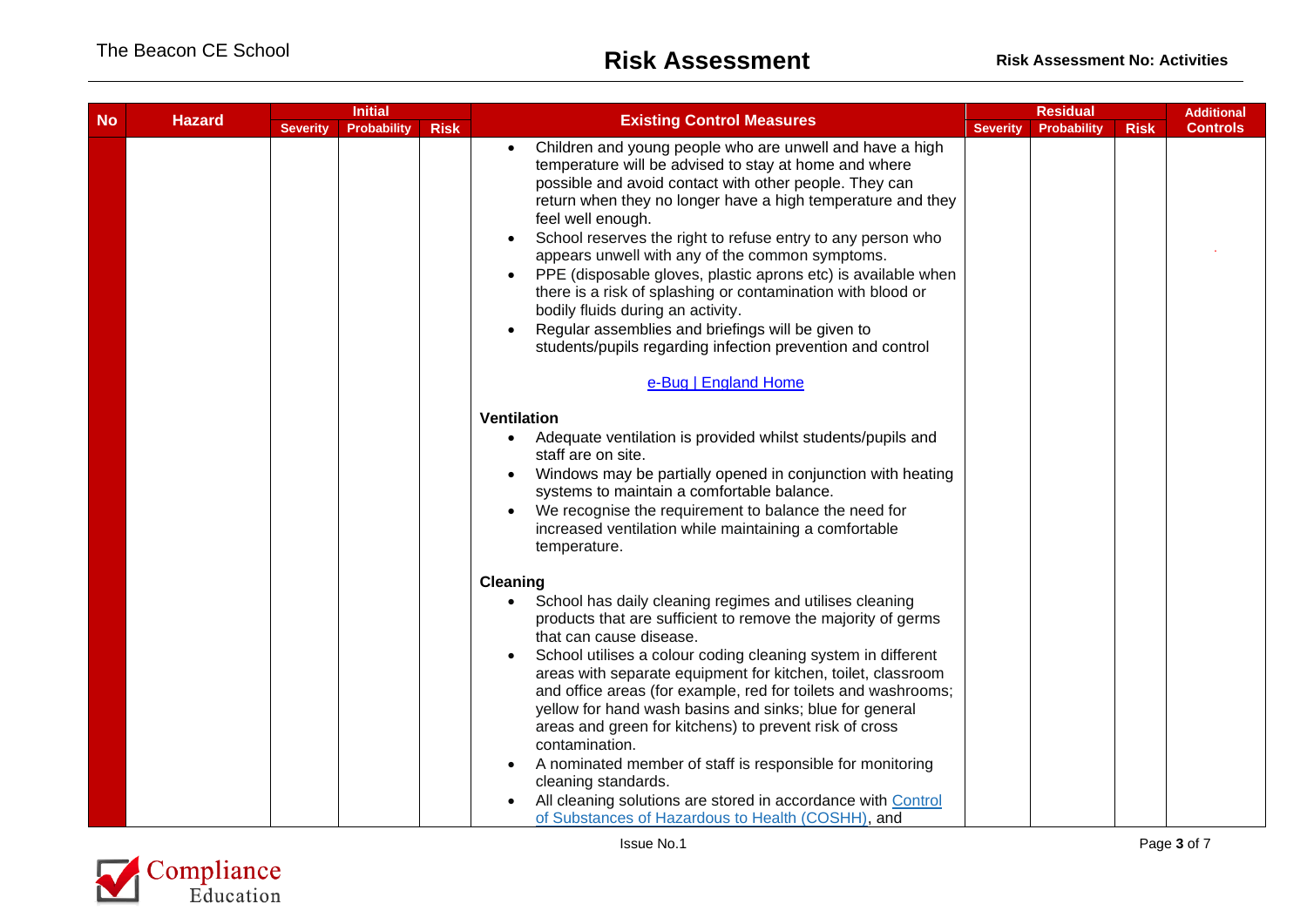| <b>No</b><br><b>Hazard</b> |                        | <b>Initial</b>  |             |    |                                                                                                                                                                                                                                                                                                                                                                                                                                                                                                                                                                                                                                                                                                                                                                                                                                                                                                                                                                                                                                                                                                                                                                                                                                                                                                                                                                                                                                                                                                                        | <b>Residual</b> |                |             | <b>Additional</b> |
|----------------------------|------------------------|-----------------|-------------|----|------------------------------------------------------------------------------------------------------------------------------------------------------------------------------------------------------------------------------------------------------------------------------------------------------------------------------------------------------------------------------------------------------------------------------------------------------------------------------------------------------------------------------------------------------------------------------------------------------------------------------------------------------------------------------------------------------------------------------------------------------------------------------------------------------------------------------------------------------------------------------------------------------------------------------------------------------------------------------------------------------------------------------------------------------------------------------------------------------------------------------------------------------------------------------------------------------------------------------------------------------------------------------------------------------------------------------------------------------------------------------------------------------------------------------------------------------------------------------------------------------------------------|-----------------|----------------|-------------|-------------------|
|                            |                        | <b>Severity</b> | Probability |    | <b>Existing Control Measures</b><br><b>Risk</b>                                                                                                                                                                                                                                                                                                                                                                                                                                                                                                                                                                                                                                                                                                                                                                                                                                                                                                                                                                                                                                                                                                                                                                                                                                                                                                                                                                                                                                                                        |                 | Probability    | <b>Risk</b> | <b>Controls</b>   |
|                            |                        |                 |             |    | cleaning equipment is changed and decontaminated<br>regularly.                                                                                                                                                                                                                                                                                                                                                                                                                                                                                                                                                                                                                                                                                                                                                                                                                                                                                                                                                                                                                                                                                                                                                                                                                                                                                                                                                                                                                                                         |                 |                |             |                   |
|                            | Covid-19               | 4               | 4           | 16 | Children and young people who are unwell and have a high<br>temperature will be advised to stay at home and where<br>possible, avoid contact with other people. They can return<br>when they no longer have a high temperature and they feel<br>well enough.<br>If a child or young person has a positive COVID-19 test<br>result, they will be advised to stay at home and where<br>possible, avoid contact with other people for 3 days after the<br>day they took the test as the risk of passing the infection on<br>to others is much lower after 3 days if they feel well and do<br>not have a high temperature.<br>Children and young people who live with someone who has a<br>positive test result will be advised to continue to attend as<br>normal.<br>Any members of staff who have a positive COVID-19 test<br>result will be advised to stay at home for 5 days after the day<br>they took the test.<br>School reserves the right to refuse entry to any person who<br>has tested positive or appears unwell with any of the<br>common symptoms.<br>Asymptomatic testing is no longer required in school.<br>School will encourage participation in vaccination<br>programmes.<br>Students/pupils are no longer required to test unless advised<br>by a medical professional.<br>School will retain their stock of surplus LFD test kits until<br>directed by the Local Health Protection Team.<br>School will continue to utilise the DFE helpline for further<br>advice on 0800 046 8687 if required. | $\overline{4}$  | $\overline{2}$ | 8           |                   |
|                            | Outbreak<br>Management | 4               | 4           | 16 | School has a supply of CO2 monitors so staff can quickly<br>$\bullet$<br>identify where ventilation requires improvement.<br>In the event of an outbreak (2 or more cases), school<br>(following advice from LHPT) may introduce enhanced or<br>more frequent cleaning, to help reduce transmission.                                                                                                                                                                                                                                                                                                                                                                                                                                                                                                                                                                                                                                                                                                                                                                                                                                                                                                                                                                                                                                                                                                                                                                                                                   | 4               | $\overline{2}$ | 8           |                   |

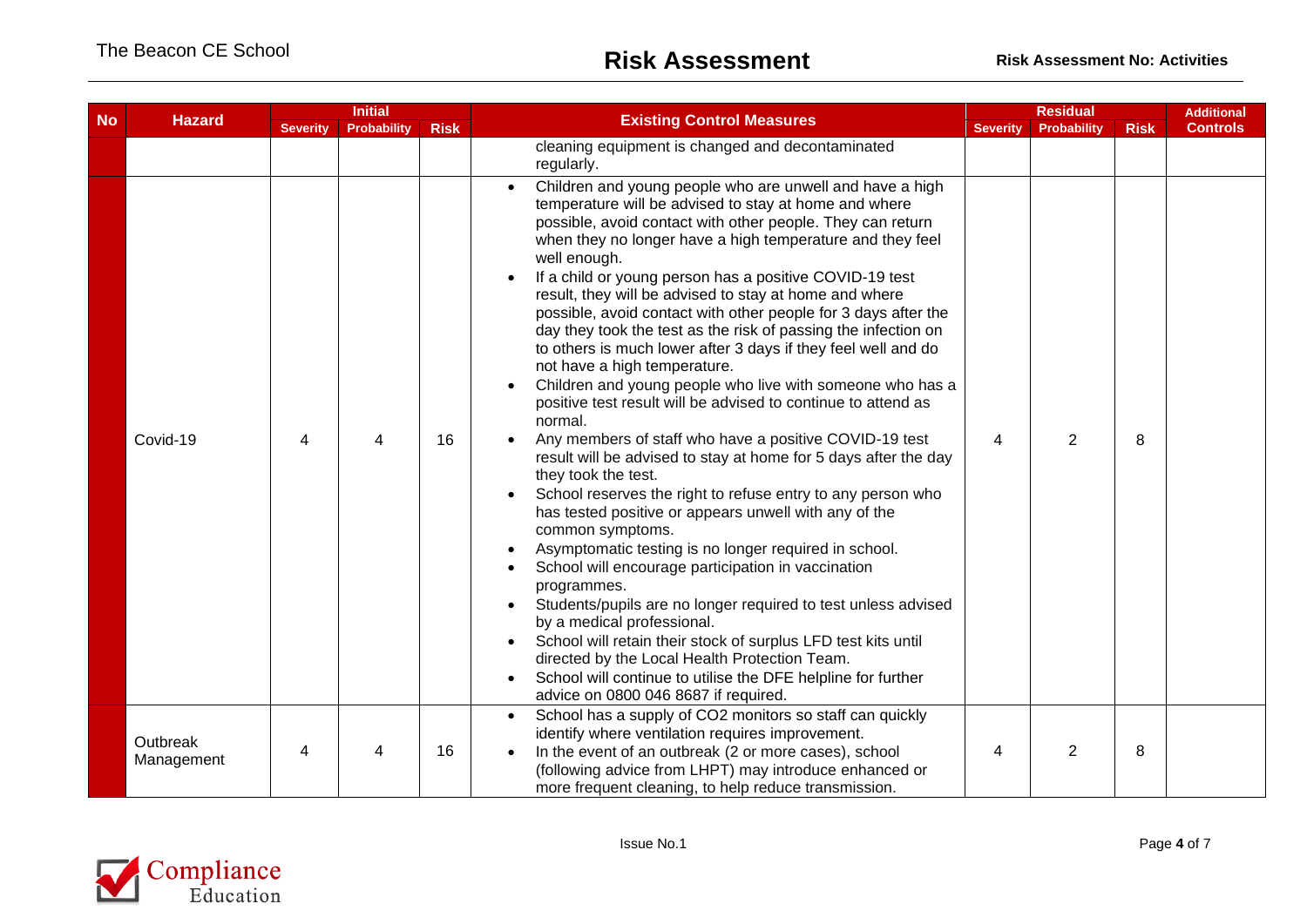| <b>No</b> | <b>Hazard</b> | <b>Initial</b>                                |  |  |                                                                                                                                                                                                                                                                                                                                                 |                 | <b>Residual</b> |             |                 |  |
|-----------|---------------|-----------------------------------------------|--|--|-------------------------------------------------------------------------------------------------------------------------------------------------------------------------------------------------------------------------------------------------------------------------------------------------------------------------------------------------|-----------------|-----------------|-------------|-----------------|--|
|           |               | <b>Risk</b><br>Probability<br><b>Severity</b> |  |  | <b>Existing Control Measures</b>                                                                                                                                                                                                                                                                                                                | <b>Severity</b> | Probability     | <b>Risk</b> | <b>Controls</b> |  |
|           |               |                                               |  |  | School will review their Outbreak Plan and contact the Local<br>Health Protection Team if multiple cases are present in<br>school<br>School are aware of any staff and students/pupils who may<br>be vulnerable to Covid -19 (including pregnant staff) and will<br>ensure suitable management plans are in place to support<br>the individual. |                 |                 |             |                 |  |

| <b>ACTION ARISING FROM RISK ASSESSMENT</b> |                         |                           |                    |                          |  |  |  |  |  |  |  |  |
|--------------------------------------------|-------------------------|---------------------------|--------------------|--------------------------|--|--|--|--|--|--|--|--|
| <b>Risk</b><br>Rating                      | <b>Action Required:</b> | Person (s)<br>Responsible | <b>Target Date</b> | Date<br><b>Completed</b> |  |  |  |  |  |  |  |  |
|                                            |                         |                           |                    |                          |  |  |  |  |  |  |  |  |
|                                            |                         |                           |                    |                          |  |  |  |  |  |  |  |  |
|                                            |                         |                           |                    |                          |  |  |  |  |  |  |  |  |
|                                            |                         |                           |                    |                          |  |  |  |  |  |  |  |  |
|                                            |                         |                           |                    |                          |  |  |  |  |  |  |  |  |
|                                            |                         |                           |                    |                          |  |  |  |  |  |  |  |  |
|                                            |                         |                           |                    |                          |  |  |  |  |  |  |  |  |

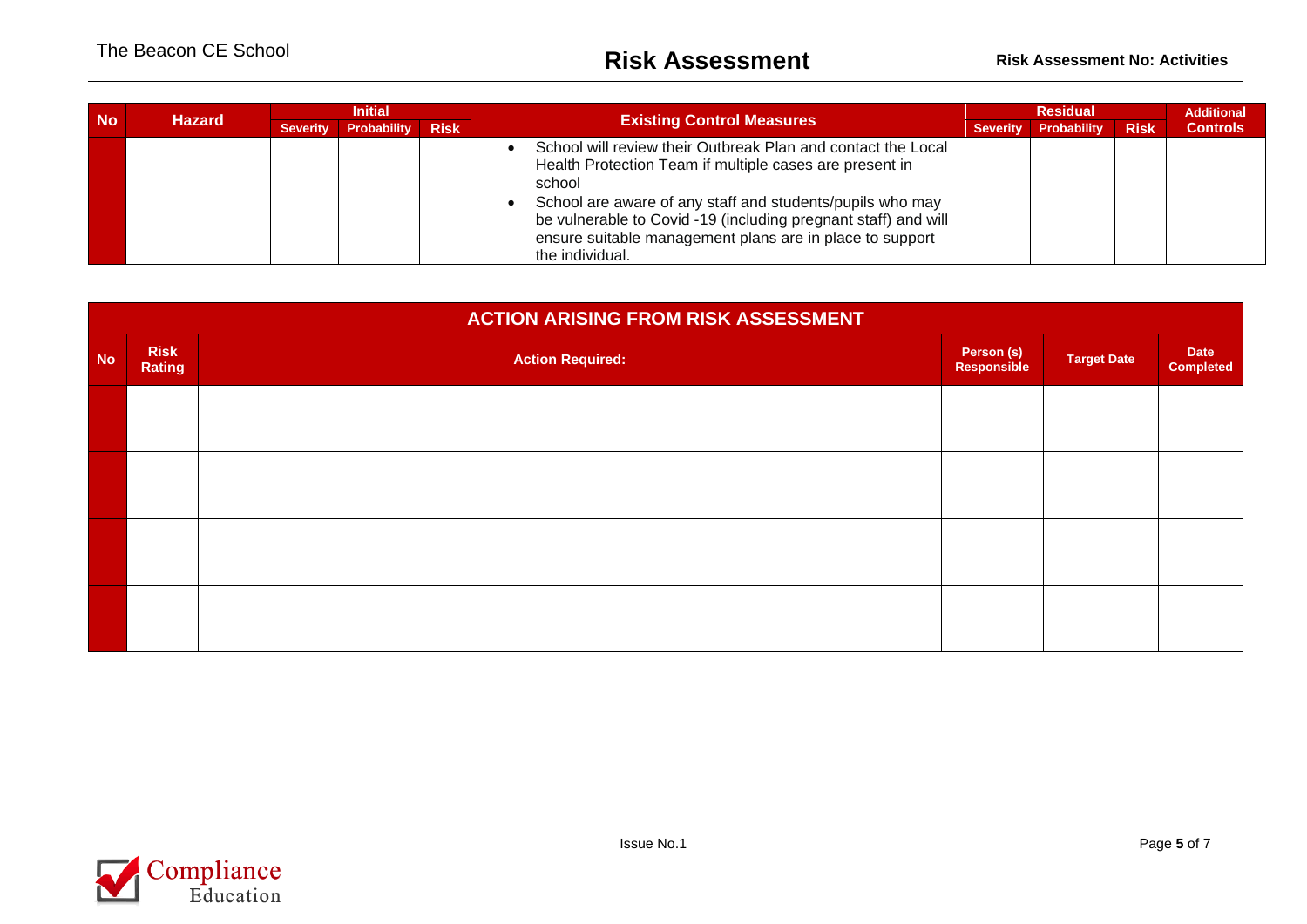